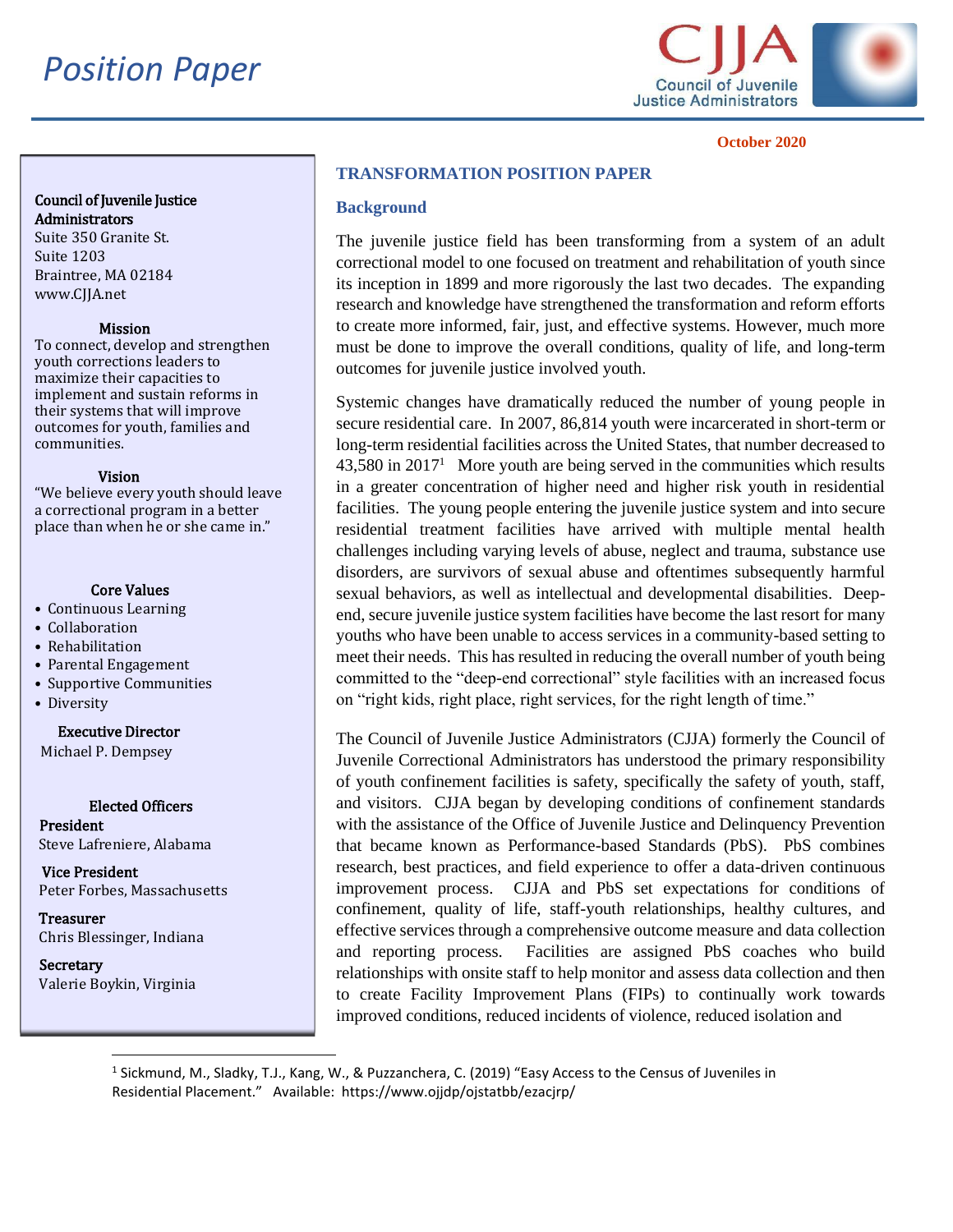

improved practices. CJJA continues to challenge the field to reach higher standards and to implement developmentally appropriate approaches to achieve positive outcomes for youth, families, and staff. This challenge to a more informed, fair, just, equitable, and effective juvenile justice system has been developed through multi-site philanthropic partnerships with CJJA including the MacArthur Foundation's Models for Change Initiative, the Juvenile Justice Leadership Network through the Center for Juvenile Justice Reform, the Annie E. Casey Foundation's Juvenile Detention Alternatives Initiative (JDAI), PbS, the Office of Juvenile Justice and Delinquency Prevention (OJJDP), and the Pew Charitable Trusts, Public Safety Performance Project. The system is also supported by advocacy organizations, including the Coalition for Juvenile Justice, the Youth Law Center, Juvenile Law Center, and many others that raise national awareness of juvenile justice issues and offer strategies for prevention and system improvement. High standards and broad intervention advances include movement away from methods that compromise relationships between staff and youth, a necessary feature of rehabilitative environments and safe facilities.

These agencies, foundations, and networks have researched and identified principles to transform the juvenile justice system. This has resulted in aligning principles of adolescent development with guidelines that are important for an effective juvenile justice system. Two examples of critical work in this area includes: the Juvenile Justice Leadership Network through the Center for Juvenile Justice Reform (CJJR) outlined operating principles in A Roadmap to an Ideal Juvenile Justice System<sup>2</sup> and the Annie E. Casey Foundation has developed Eight Principles to Transform Care<sup>3</sup>, which CJJA is incorporating into their body of work. Another major initiative is the Youth in Custody Practice Model (YICPM) which was developed in partnership between CJJA and CJJR. The YICPM is a research-based initiative designed to improve services for youth in custody, from facility admission to community reentry.

CJJA understands and believes that the path to the successful transformation of secure and non-secure youth residential facilities lays within the transformation of the cultures, atmospheres, and environments of these facilities. This should include transforming the principles and purpose of these facilities. Much of that is reliant upon improving the wellbeing of staff and relationships with the youth and families of those entrusted to the care of the juvenile justice system. Furthermore, we recognize the importance and impact that staff have on the overall culture and atmosphere of these facilities. Hiring the right staff and providing them with the right training and skills to more effectively manage their work and responsibilities is of the highest importance, as is a continued focus on their development and wellbeing. We recognize that the wellbeing of staff also plays a critical role in conditions of confinement and incidents of violence within these facilities. How well staff build positive relationships with youth and their families, directly impacts how they respond to various behavioral incidents. This response either de-escalates the situation or plays a role in escalating the behavior and response which can then result in the use of physical, mechanical and even chemical restraint practices and then into the use of isolation and confinement.

# **Position Statement**

 $3$  The Annie E. Casey Foundation. (2019) "Eight Principles of Care." Available:

<sup>&</sup>lt;sup>2</sup> Decker, T. (2019) "A Roadmap to an Ideal Juvenile Justice System." Juvenile Justice Leadership Network

https://www.aecf.org/resources/eight-principles-to-transform-care-for-young-people-in-the-justice-system/